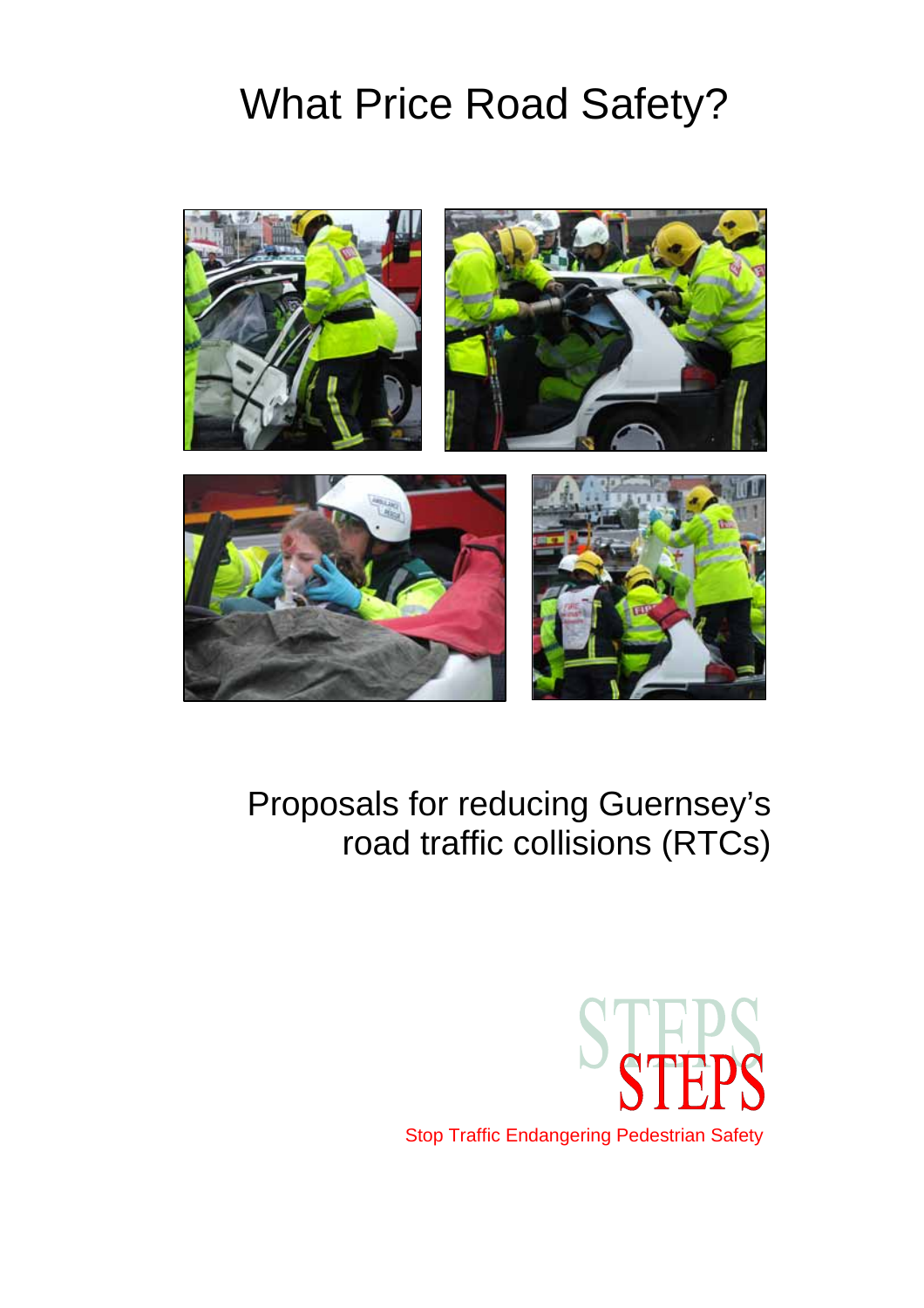## **CONTENTS**

| $\mathbf 1$ . |                                                                                                               | Page<br>1                  |
|---------------|---------------------------------------------------------------------------------------------------------------|----------------------------|
| 2.            | <b>Guernsey's Road Traffic Collision Statistics (RTCs)</b><br>The cost of treating road traffic collisions    | 1                          |
|               | The financial & social cost to the island of too many vehicles on<br>the roads<br>Proposals for a way forward | $\overline{2}$             |
| 3.            | Proposals 1-5                                                                                                 | $3-5$                      |
| 4.            | Proposals 6 - 9                                                                                               | $6 - 7$                    |
| 5.            | Proposals 10 & 11                                                                                             | 8                          |
| 6.            |                                                                                                               | 9                          |
| 7.            |                                                                                                               | 9                          |
|               |                                                                                                               | 10<br>11<br>12<br>13<br>14 |
|               |                                                                                                               | 15                         |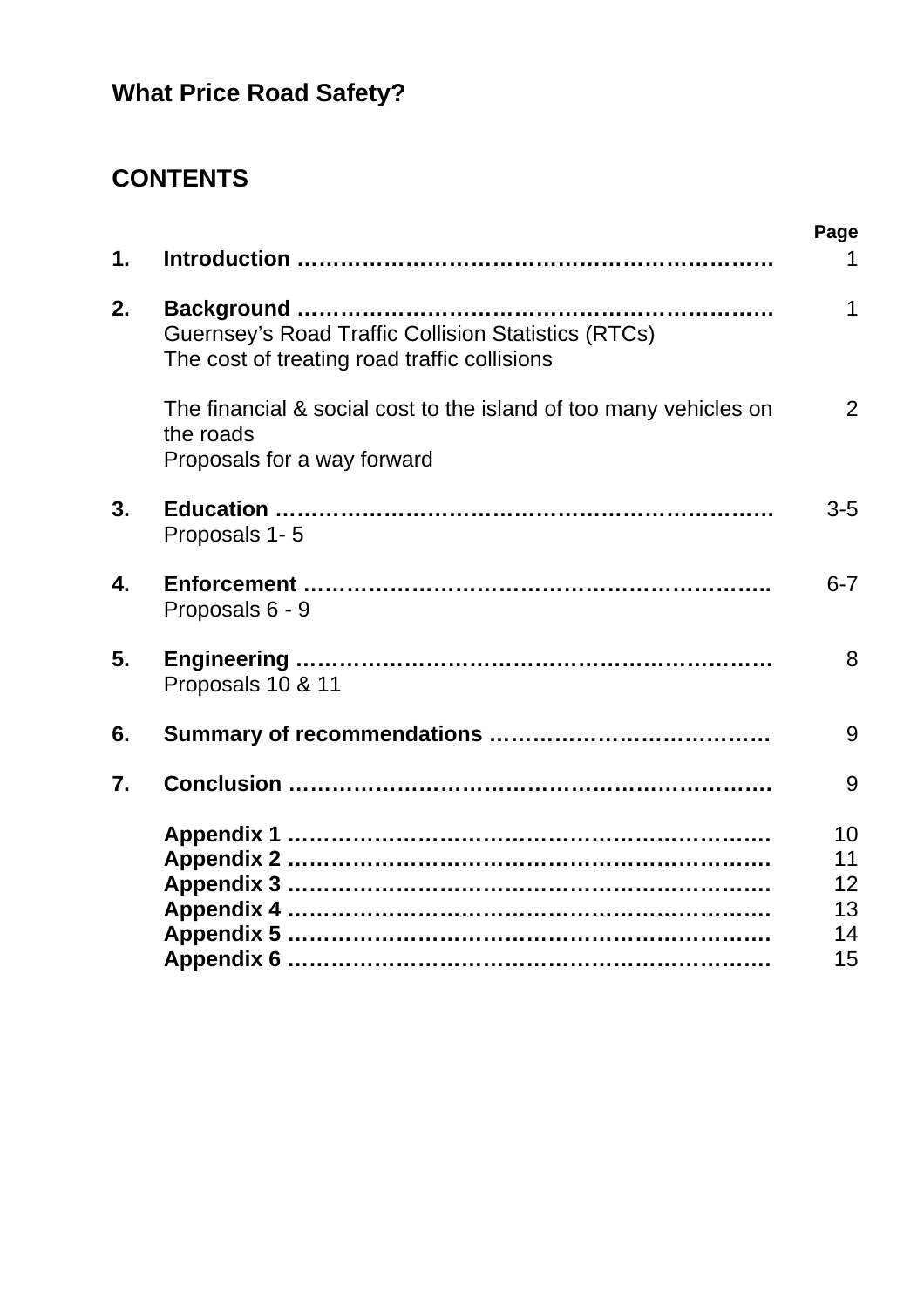## **1. INTRODUCTION**

- 1.1 In 2004 two people were killed and 200 injured on Guernsey's roads. Had this been the casualties in one major incident it would have made headline news. Because this is just the normal annual road toll in Guernsey it hardly gets a mention. Yet road traffic collisions (RTCs) are costly to the economy and the community and are wholly preventable.
- 1.2 Since STEPS was set up nearly four years ago we have concentrated our efforts on trying to improve pedestrian safety. More recently we have widened our remit to cover all road safety issues through our annual co-ordination of Road Safety Week, working with all the emergency services and other agencies in the island.
- 1.3 It is time to take some more positive initiatives in order to reduce the unnecessary death and injury on our roads. We would like to see a States strategy on road safety and a cross-departmental approach to tackling it, co-ordinated by the Policy Council. This paper aims to set out some of the challenges and proposes some solutions.

## **2. BACKGROUND**

## **Guernsey's Road Traffic Collision (RTC) statistics (2004)**

### 2.1

- 680 reported road traffic collisions in Guernsey in 2004 (almost 2 a day) and we can assume that there were many others which went unreported
	- 2 islanders died
	- 32 islanders were seriously injured (16 of these were motorcyclists)
	- 167 islanders received minor injuries
	- 479 collisions resulted in damage only

Also:

- 101 incidents were attended by the Fire Brigade and of those **20** involved people trapped who had to be cut out of their vehicles (103 and 16 in 2003)
- The majority of RTC attendances at A & E are in the age range 18-34.

## **The cost of treating road traffic casualties**

2.2 The cost of each **fatality** is considered to be in the region of £1,422,080.00 The cost of each **serious injury** is considered to be in the region of £166,340.00 The cost of each **minor injury** is considered to be in the region of £16,560.00

(*emergency services; hospital & medical treatment; court & legal costs; loss of earnings; loss to the economy; tax & national insurance; social & human costs).*

**On this basis, Guernsey's costs for 2004 was £10,932,560.00** (see Appendix 1)

### **Clearly savings to the economy of this order could be made if preventative measures are taken to save life and reduce casualties.**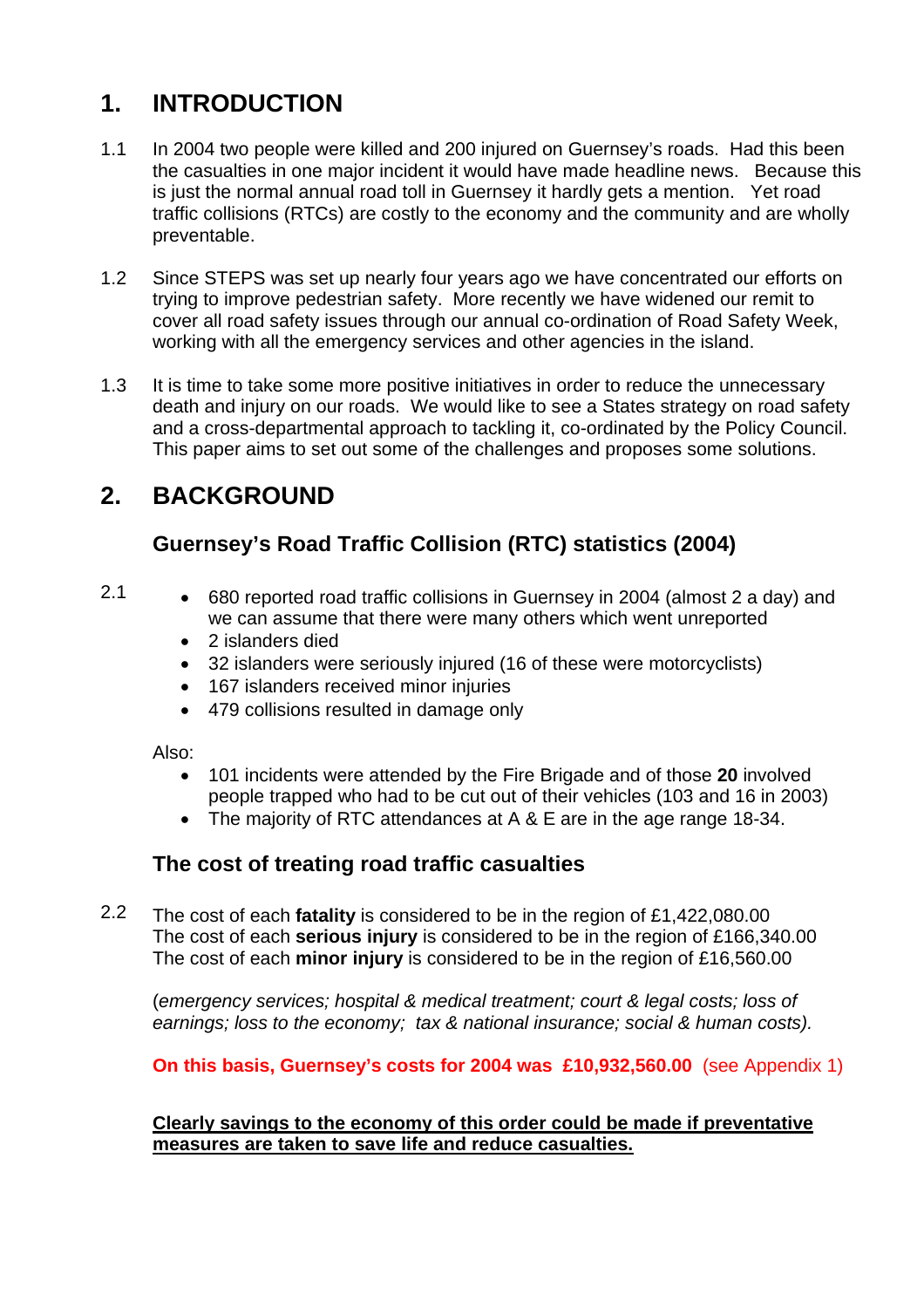## **The financial and social costs to the island of too many vehicles on the roads**

- 2.3 Most islanders would agree (and this is borne out by tourists as well) that traffic is an issue in the island and traffic volumes, therefore, must have a bearing on the number of RTCs each year. Guernsey's traffic jams cause frustration and frustrated drivers are bad drivers.
- 2.4 There were 53,622 registered vehicles in the island in 2004<sup>1</sup>. The volume of traffic and noise (particularly of some motor scooters) has a detrimental affect on all road users. Traffic blights communities and impacts on the quality of life.
- 2.5 Attendances at A & E show that most RTCs requiring hospital treatment occur during the morning, lunch time and evening rush hours when traffic volumes are highest.
	- Parents' perception that it's too dangerous for their children to walk or cycle to school means that children's lives are being constrained, stopping them from independent travel and leaving them reliant on adults for transport. Parents drive their children to school so they add to the congestion.
	- As a result, children are growing up with the perception that driving is the only option. During their childhood many never experience the road from the viewpoint of a pedestrian or cyclist and so are much less likely to become safe drivers.
	- The car culture in Guernsey is being reflected in the health of islanders. In the 2003 *"Healthy Lifestyle"* survey 51% of adult males and 52% of adult women are recorded as being overweight. Stress due to transport difficulties (traffic jams and parking) came second to work stress in the same survey.
	- Air monitoring figures (*Sustainable Guernsey 2005*) show that the main source of atmospheric pollution in Guernsey is motor vehicle emissions. Background levels of nitrogen dioxide peaked in 2004, rising by 33% on 2003 figures.

 A joined up approach to tackling the volume of vehicles on our roads is, therefore, essential if we are to reduce RTCs, improve quality of life and play a part in emissions reductions.

## **Proposals for a way forward**

- 2.6 There is a danger that the States will be so immersed in the need to save money in order to fill the black hole that all other initiatives will stop. We can improve road safety in Guernsey by **investing** in some areas in order to **save** resources in others.
- 2.7 Professionals working in the field of road safety generally agree that the solution to reducing road casualties requires a three pronged approach:
	- Education
	- **Enforcement**
	- Engineering

 $\overline{a}$ <sup>1</sup> figures from the Traffic Section of the Environment Department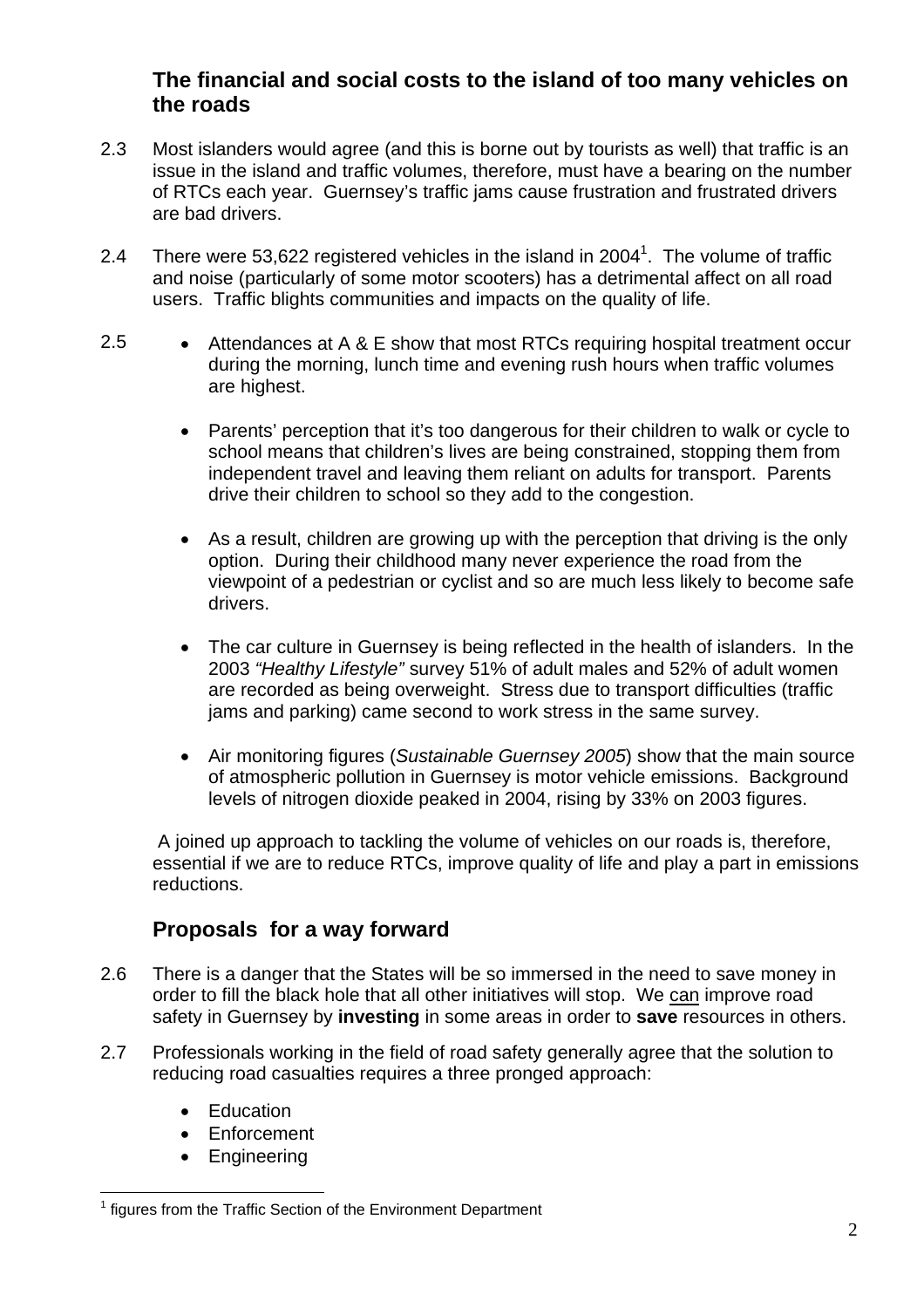## **3. EDUCATION**

3.1. A number of agencies are involved in road safety education in schools, with the majority being undertaken by two Police Schools Liaison Officers. (see Appendix 4) However, the tables below show that education needs to be targeted much more towards **adults** as well as children.

|                      | Fatal | Seriously injured |
|----------------------|-------|-------------------|
| Adult pedal cyclist  |       |                   |
| Adult pedestrian     |       |                   |
| <b>Drivers</b>       |       |                   |
| Juvenile pedal cycle |       |                   |
| Juvenile pedestrian  |       |                   |
| Motorcycles          |       | 16                |
| Passengers           |       |                   |
| Total                |       | つつ                |

## **Classification of injured people (Guernsey Police Annual Report 2004)**

### **Contributory factors associated with RTCs in Guernsey in 20052**

| <b>Contributory factor</b>      | %age of RTCs |
|---------------------------------|--------------|
| Driver lost control             | 28%          |
| Ignored vehicle right of way    | 20%          |
| Speed                           | 11%          |
| Driver's faculties impaired     | 6%           |
| Learners                        | 6%           |
| Ignored sign                    | 5%           |
| No signal given                 | 2%           |
| Ignored pedestrian right of way | 1%           |

*38% of incidents were hit and runs (other vehicles, walls, earth banks/ hedges etc.)*  (See Appendix 5 and 6 for more tables)

- 3.2 The Guernsey Police Annual Report 2004 shows that drink driving offences are down by 2% which would seem to indicate that the considerable effort being put into drink driving campaigns is paying dividends.
- 3.3 The RTCs in November 2005 (the month in which STEPS ran Road Safety Week) were just **44**, compared with 74 in October and 58 in December. (See Appendix 6) We would like to think that our campaign did make islanders take care during the month, although since we do not have previous years' statistics we cannot prove this. It's worth investigation.

#### 3.4 **If Guernsey could put the same resources into educating all road users throughout the year to follow the highway code (and the traffic laws of the island), we might start to have some impact on the annual RTC statistics.**

 $\overline{a}$  $2$  STEPS analysis of raw data from the Guernsey Police for the last quarter of 2005 (September – December)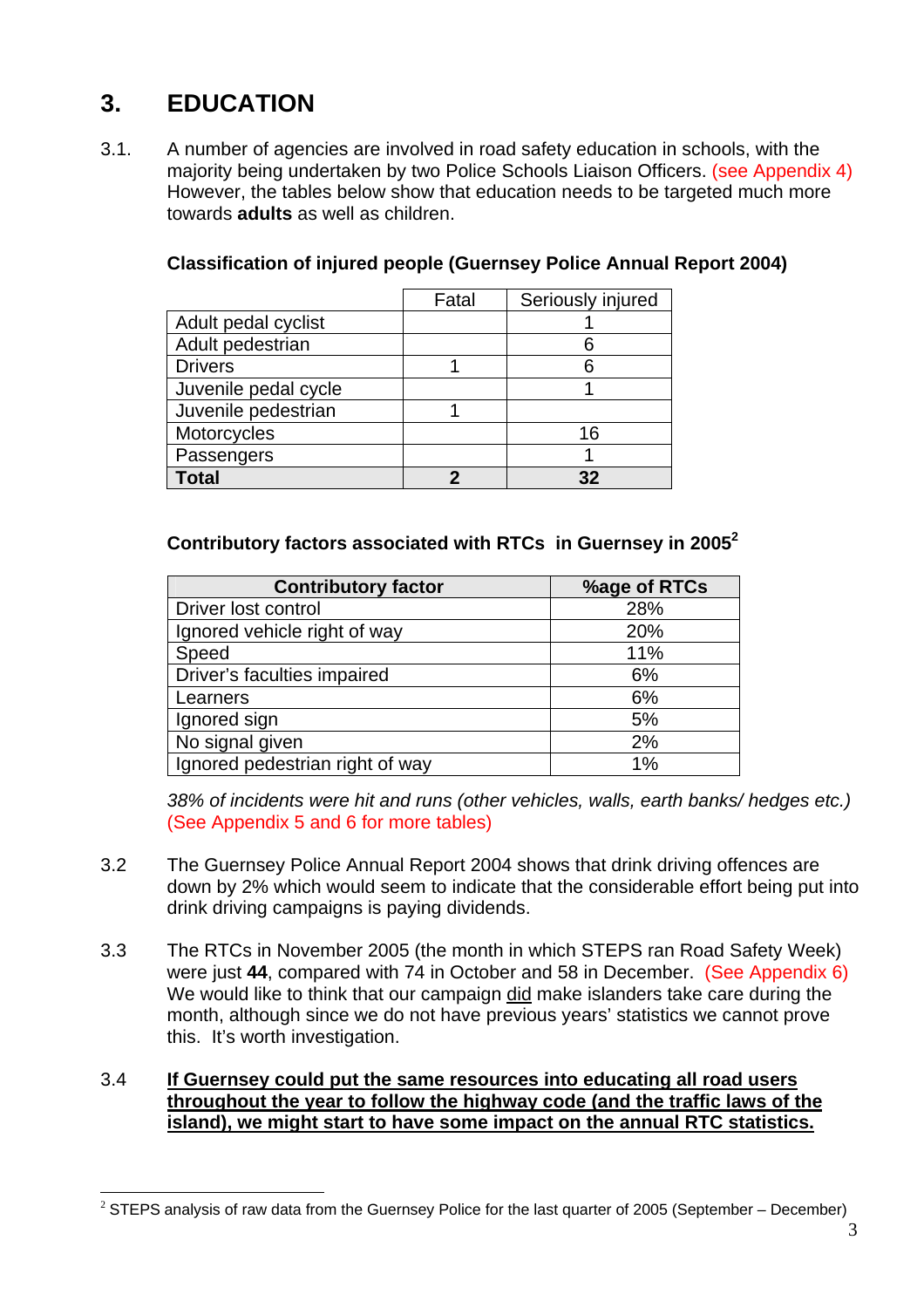#### 3.5 **Proposal 1: Re-introduce the post of a full-time civilian Road Safety Officer (RSO)3**  (offset cost by releasing some time from two police officers for other duties)

- 3.6 STEPS put a proposal to the Traffic Committee in 2002 for the re-introduction of a full time Road Safety Officer in Guernsey, to take on the major educational role. The previous RSO worked not only with schools but also extended his work into the community at large. There was, for example, a regular weekly column in the Press which continually drew people's attention to good practice.
- 3.7 Whereas RSOs were originally police officers, (as was the case in Guernsey), today they are almost all civilians (Jersey has a civilian RSO), as it is generally accepted that with classroom road safety activities, the uniform creates a barrier between the tutor and the children.
- 3.8 We believe that the value of a **full-time professionally qualified** RSO must be preferable to the present arrangements, and this could release the police Schools Liaison Officers to undertake other duties.

#### 3.9 **Proposal 2: Develop a Guernsey Speed Awareness Course and use this as an option when sentencing speeding motorists –** particularly for those well over the speed limit

3.10 There is no doubt that a number of **serious injuries** in RTCs in Guernsey are due to **speeding**. The fact that the Fire Brigade had to attend 20 incidents in 2004 where people were trapped in their vehicles seems to confirm this. Indeed, the Police Chief Officer's 2003 Annual report stated:

*"Excessive speed is a major factor in serious road accidents"* 

3.11 In the UK speeding motorists in several counties are now given the option of either receiving three points on their licence or attending a Speed Awareness Course. The majority opt for the course*.* 

### **In a recent study of 1,000 drivers in the UK it was found that after the course fewer than 1 in 12 re-offended. 4**

#### 3.12 **Proposal 3: Introduce a register of qualified driving instructors**

3.13 This item was included in the Traffic Committee's Integrated Road Transport Strategy, which was approved by the States on  $20<sup>th</sup>$  February 2003 (item 13). New drivers should be taught by professionally qualified instructors. Existing instructors should be given time to qualify.

We urge the States to implement this proposal in order to raise driving standards.

 $\overline{a}$ <sup>3</sup> **Cost: £25K - £40K depending on what responsibilities are required + associated costs** 

<sup>4</sup> **The**Times 10.5.05 Note: DriveTec UK does many of these courses – www.drivetech.co.uk)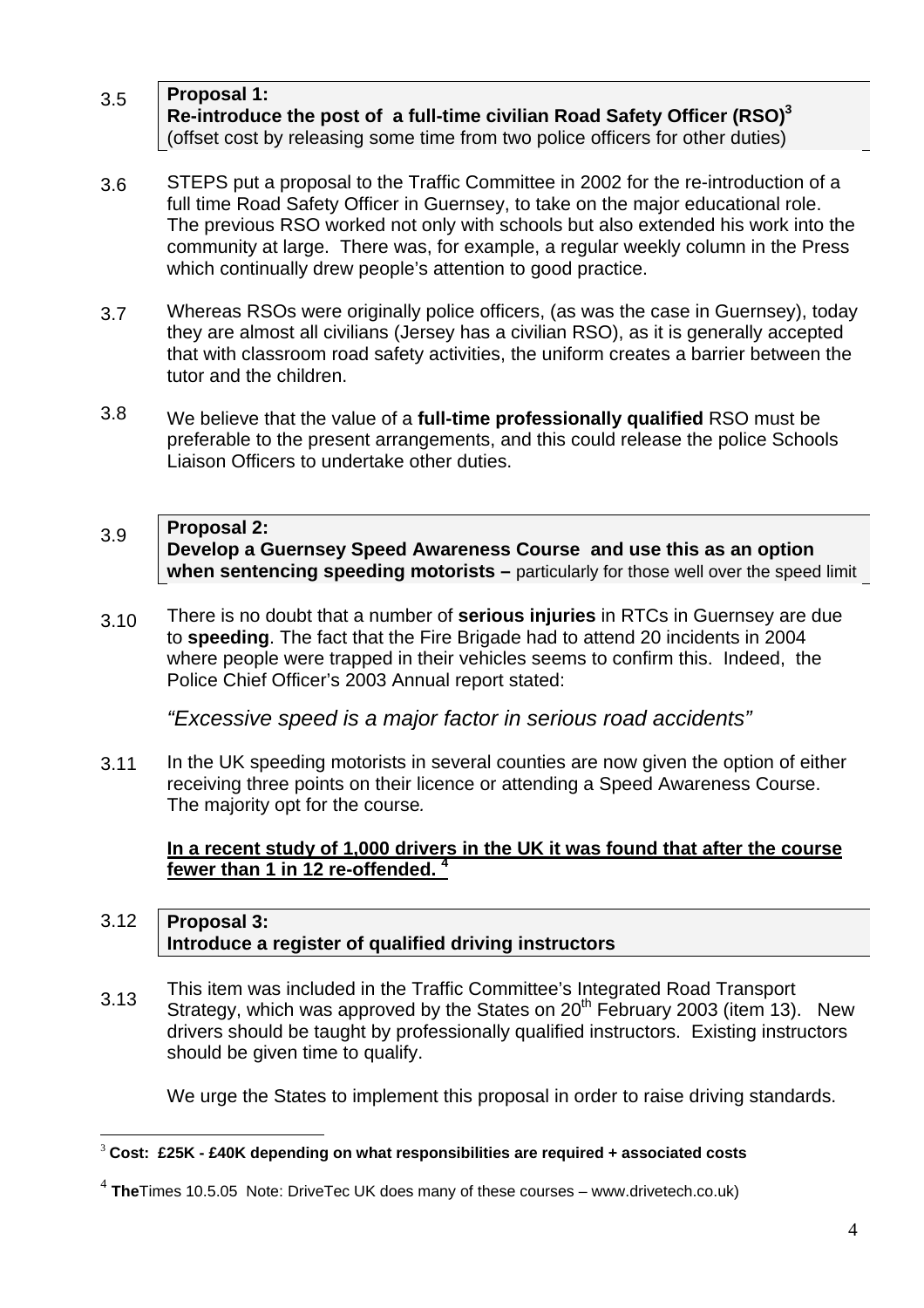3.14 The following two proposals, while not being strictly educational, nonetheless would serve to deal with road casualties which occur through youth/inexperience on the roads.

#### 3.15 **Proposal 4: Raise the minimum age for motor scooter riders from 14 to 16 in line with Jersey and the UK**

- 3.16 Recent research has shown that the safety conscious segment of the brains of teenage boys remains underdeveloped until after they have passed the minimum driving age (17 years). *(Sir John Whitmore, Daily Telegraph 3.12.05)*
- 3.17 • An analysis of raw RTC data from the Police for the 4 month period September – December 2005 shows that **13 riders of under 50cc motor scooters** were involved in RTCs (5% of the total RTCs during this period).
	- A & E statistics over the past 5 years show **81 children aged 14** were admitted as a result of a RTC incident as against 7 children aged 13. The 2004 figure for 14 year olds (22) was almost double that of 2003 (12). Unfortunately the statistics do not categorise the type of road user, but the fact that there is such a huge increase at aged 14 would indicate that these children are probably scooter riders. It is certainly worth investigating.
- 3.18 Under the heading of Road Safety in the Traffic Committee's Integrated Road Transport Strategy was the following proposal:

*"Driver licensing policies to be reviewed particularly in relation to age"* 

Almost 60% of islanders who responded to the consultation document were in favour. The States approved this item on  $20<sup>th</sup>$  February 2003 (No. 14).

3.19 We believe the above proposal needs to be seriously considered in order to reduce road traffic casualties among children.

#### 3.20 **Proposal 5: Introduce P plates (probationary plates) in a bid to reduce RTCs amongst novice car drivers**

- 3.21 Research shows that 1 in 5 new drivers will have an accident in their first year of unsupervised driving.<sup>5</sup> Guernsey's A & E statistics (over the past 5 years) show high casualty rates (particularly of males) in the age groups 18 & 19 and 20 to 24.
- 3.22 Australia and Canada have a graduated licensing system for a novice driver which ensures that they drive carefully during their first two years - otherwise they are in danger of having to re-take the test. (See Appendix 4)
- 3.23 We believe that the Environment Department is considering P plates and we would fully support the introduction of them in Guernsey.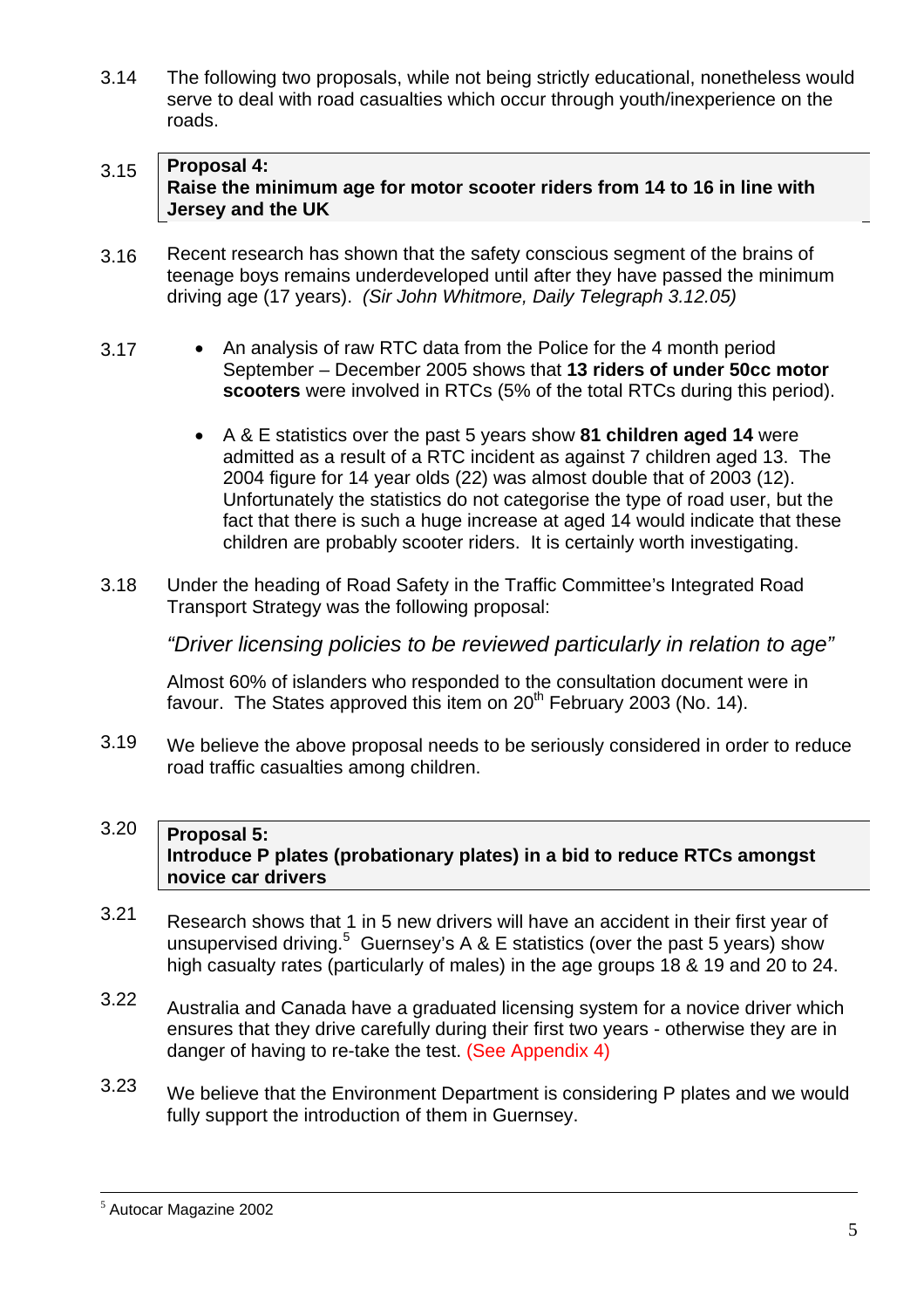#### **4. ENFORCEMENT**

- 4.1 There is no doubt that tough enforcement acts as a deterrent. (Drink driving is an example where the message is getting through and the tough sentencing is acting as a deterrent). However, we are well aware that the Police Force is under strength and has difficulty in both recruitment and retention, and therefore resources are severely restricted. We also know that offences such as criminal damage are increasingly taking up more police time.
- 4.2 The public, however, want better traffic management and more enforcement. As a pedestrian safety group we want to see a **zero tolerance** approach to some of the illegal practices which potentially can endanger vulnerable road users and stop people from walking. Legislation with regard to moving and stationary vehicle offences, which have a detrimental affect on road safety, needs to be enforced rigorously.
- 4.3 STEPS, with the help of members of the public, reported over 3,000 pavement parking incidents during the past two years. (See Appendix 2)
- 4.4 We, therefore, welcome the Police's Strategic Plan for 2005-2009 which shows that what we are suggesting in this document is in line with their objectives:

*"The Island Police Force has set an annual target to decrease collisions. This not only involves the vigorous enforcement of legislation, but must also involve education and partnerships with other agencies to make our roads safe for all users.* 

*Police Officers must be encouraged to use every means available to them to discourage inconsiderate or illegal parking, un-roadworthy vehicles and poor driving."* 

4.5 Given more important policing priorities, however, we do not believe that the Police can achieve these objectives with their present resources. In the 2004 Police Annual Report, for instance, there were 22.81% fewer fixed penalty tickets issued by the Traffic section. (See Appendix 3)

We would, therefore, like to put forward the following proposals:

#### 4.6 **Proposal 6: Introduce a UK style licence penalty points system in Guernsey**

4.7 There are a number of drivers in Guernsey who are persistent offenders and who consistently ignore the traffic laws in the island, thus endangering all road users.

We believe that the Police would support the introduction of a penalty points system in Guernsey (and we understand that the Chief of Police in Jersey is also in favour)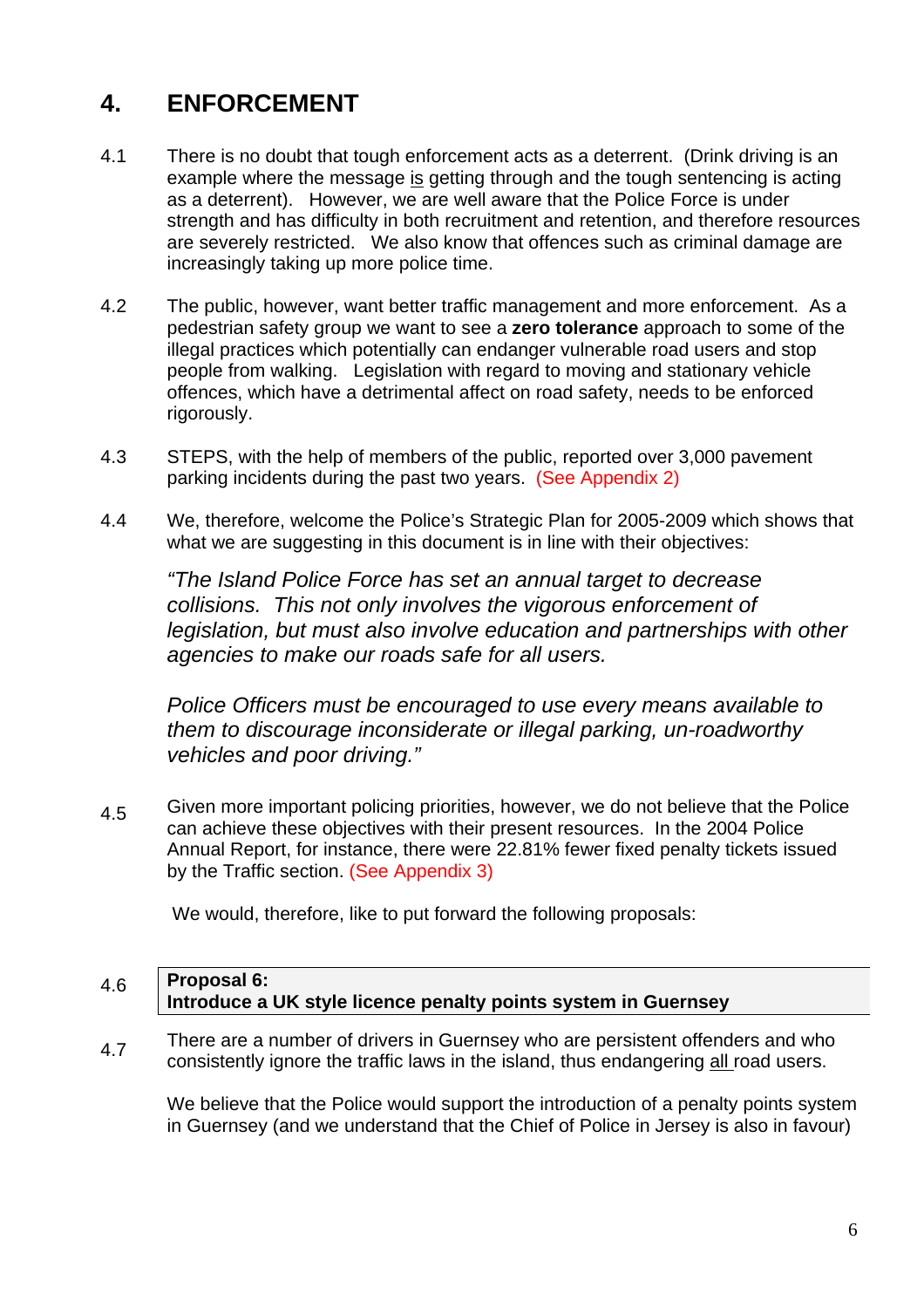#### 4.8 **Proposal 7: Extend Guernsey's fixed penalty scheme to include other road traffic offences and increase the range and value of fines substantially**

- 4.9 Extending the fixed penalty scheme to include other road traffic offences would reduce costly court time and police preparation time. We believe that the Home Department might be intending to do this and we would welcome such a move. We understand the value of Fixed Penalty Tickets (FPTs) is under consideration.
- 4.10 We urge the Home Department to increase the fines **substantially** in order to provide a real deterrent. It is well known that people park illegally on a daily basis and take a chance. If they are fined they treat it as paid parking.

#### 4.11 **Proposal 8: Fund the Home Department's Traffic Section from some of the fixed penalty fines collected**

- 4.12 In 4.4 (above) we have stated that we do not believe that the Police will be able to achieve their strategic objectives given their current staffing difficulties. For example, we understand that there are currently only two full time and two part-time traffic wardens.
- 4.13 If we could feed some of the revenue from fixed penalty fines back into the Home Department it would be possible to increase the traffic team<sup>6</sup>.

#### 4.14 **Proposal 9: Option 1: Increase the number of Traffic wardens** - by giving them better status and pay; make it a comprehensive and island-wide operation, and extend their duties and hours

- 4.15 Police RTC statistics for 2005 (January to August) show that 43% of collisions take place in St. Peter Port. We need better policing in the residential streets of the Town.
- 4.16 Alternatively, more comprehensive cover could be achieved at no cost to the tax payer by Proposal 9, Option 2 (below)

#### 4.17 **Proposal 9: Option 2: Outsource all parking operations to a private company:** With profits split between the States and the private company.

4.18 The outsourcing of police escorts in Guernsey has been very successful. In London and many other UK cities parking has been decriminalised and is now the responsibility of the Local Authority.

Cutting the number of deaths and injuries on our roads is a responsibility we all share. We should encourage islanders to respect the Guernsey road traffic laws.

 $\overline{a}$ 

<sup>6</sup> Salary of a Traffic Warden between £18,739 and £20,631; Police Constable £23,770 - £33,025 (after 10 years) + associated costs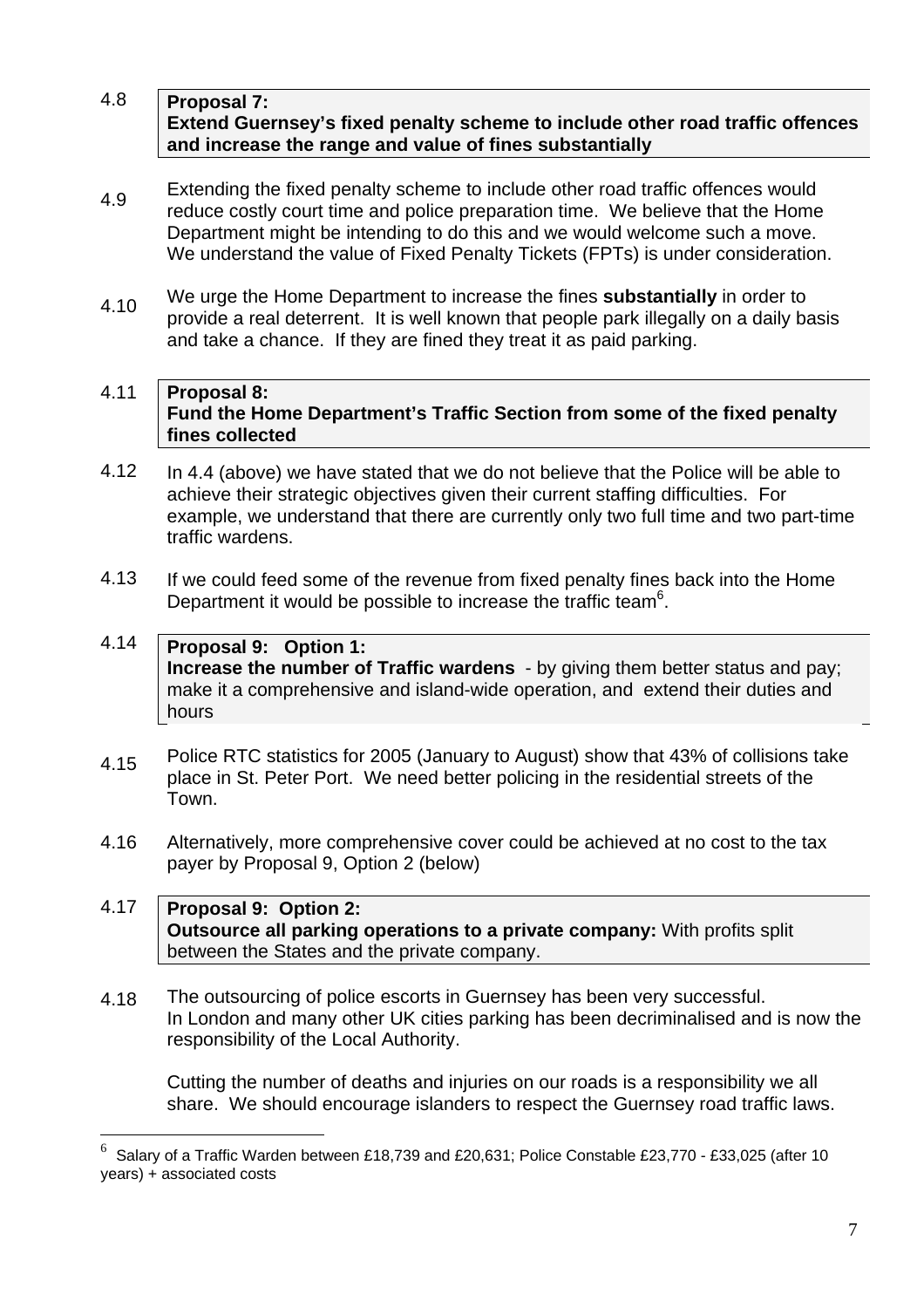#### **5. ENGINEERING**

5.1 Road engineering has an important part to play in road safety. We need to reduce **road danger** for all types of road users (but particularly for children).

#### 5.2 **Proposal 10: Resources should be re-directed to the Environment Department and the Traffic Engineering section of Technical Services in order to put into place measures which will reduce the dangers on our roads.**

- 5.3 Some of the proceeds from increased fixed penalty fines (which we have previously suggested should go back to the Home Department) might be shared with the Environment Department to resource the engineering improvements.
- 5.4 STEPS welcomes Target 16 in the 2005 Police Plan:

*Collision "Hot Spot" information to be made available for targeting of resources. Data will be collated to allow managers, in partnership with other agencies, to take action to reduce accidents at frequent collision sites.* 

- 5.5 The recent 3 year programme to replace the traffic lights in the island with new state of the art sensor lights, including pedestrian phases, is just one example of how safety and traffic flow can be improved for the benefit of all road users.
- 5.6 STEPS would like to see more safety improvements such as:
	- Improvements to street lighting at zebra crossings (we know that the Environment Department is committed to do this)
	- A review of the speed limits island-wide (which was in the Traffic Committee's Integrated Road Transport Strategy), and in particular, reducing the speed limit in the lanes
	- Wider use of reflective studs and reflective material on traffic islands and proper maintenance of existing safety critical road markings to aid night driving
- 5.6 The Police statistics for 2005 now give us much more information on when and where RTCs occur. We need to act upon this information.

#### 5.7 **Proposal 11: Re-direct more resources to the Environment Department to enable them to enhance the scheduled and school bus services.**

- 5.8 We have already mentioned in section 2.3 the cost to the island of too many vehicles on the roads – the health costs and the dangers to vulnerable road users. Reducing the volume of traffic would go a long way to reducing RTCs.
- 5.9 Guernsey's bus service is a real success story – more and more islanders (and school children) are using the buses. We urge the Policy and Resources Department to increase the Environment Department's allocations so that we can build on this success story.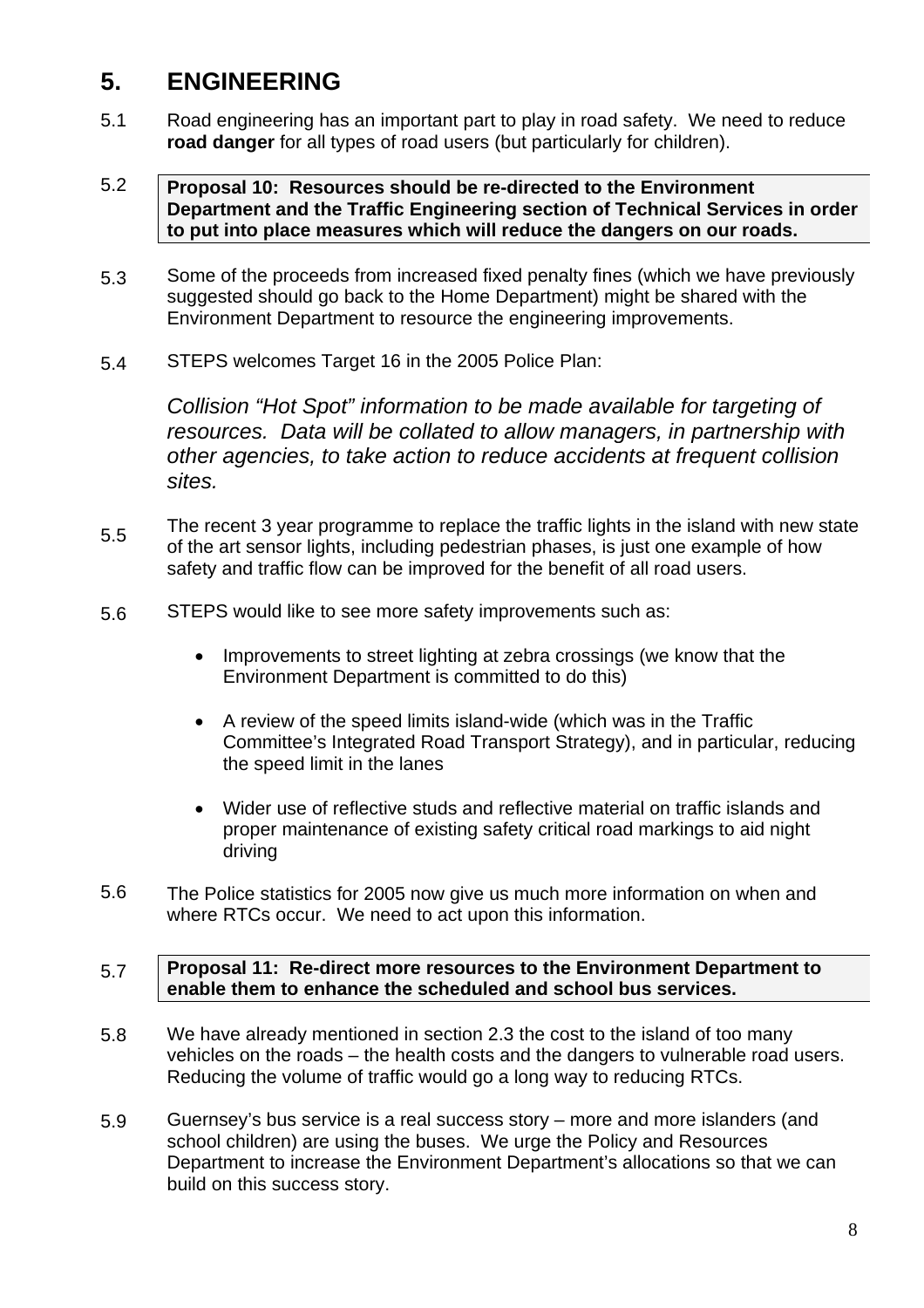#### **6. SUMMARY OF RECOMMENDATIONS**

#### 6.1 **Education:**

- Re-introduce the position of a civilian Road Safety Officer (RSO)
- Develop a Guernsey version of the UK's Speed Awareness Course
- Develop a register of qualified driving instructors
- Raise the minimum age of motor scooter riders from 14 to 16
- Introduce P plates for novice drivers

#### 6.2 **Enforcement**

- Introduce a UK style licence penalty points system in Guernsey
- Extend the fixed penalty scheme to include other road traffic offences and increase the range and value of fines substantially
- Fund the Home Department's Traffic section from some of the fixed penalty fines collected
- Consider 2 options as a way forward for increasing enforcement of parking offences

#### 6.3 **Engineering**

- Re-direct resources to the Environment Department and Traffic Engineering Department of Technical Services in order to hasten road safety improvements
- Re-direct more resources to enhance the scheduled and school bus service

#### **7. CONCLUSION**

7.1 We have argued that the States should have a strategy on road safety and a crossdepartmental approach to tackling it, co-ordinated by the Policy Council.

We have outlined the cost of RTCs to the economy and the community.

To reduce these costs we want to see preventative measures taken, with investment in three areas:

- Education
- Enforcement
- Engineering

We urge the States to take steps to reduce the number of deaths and injuries on our island roads.

March 2006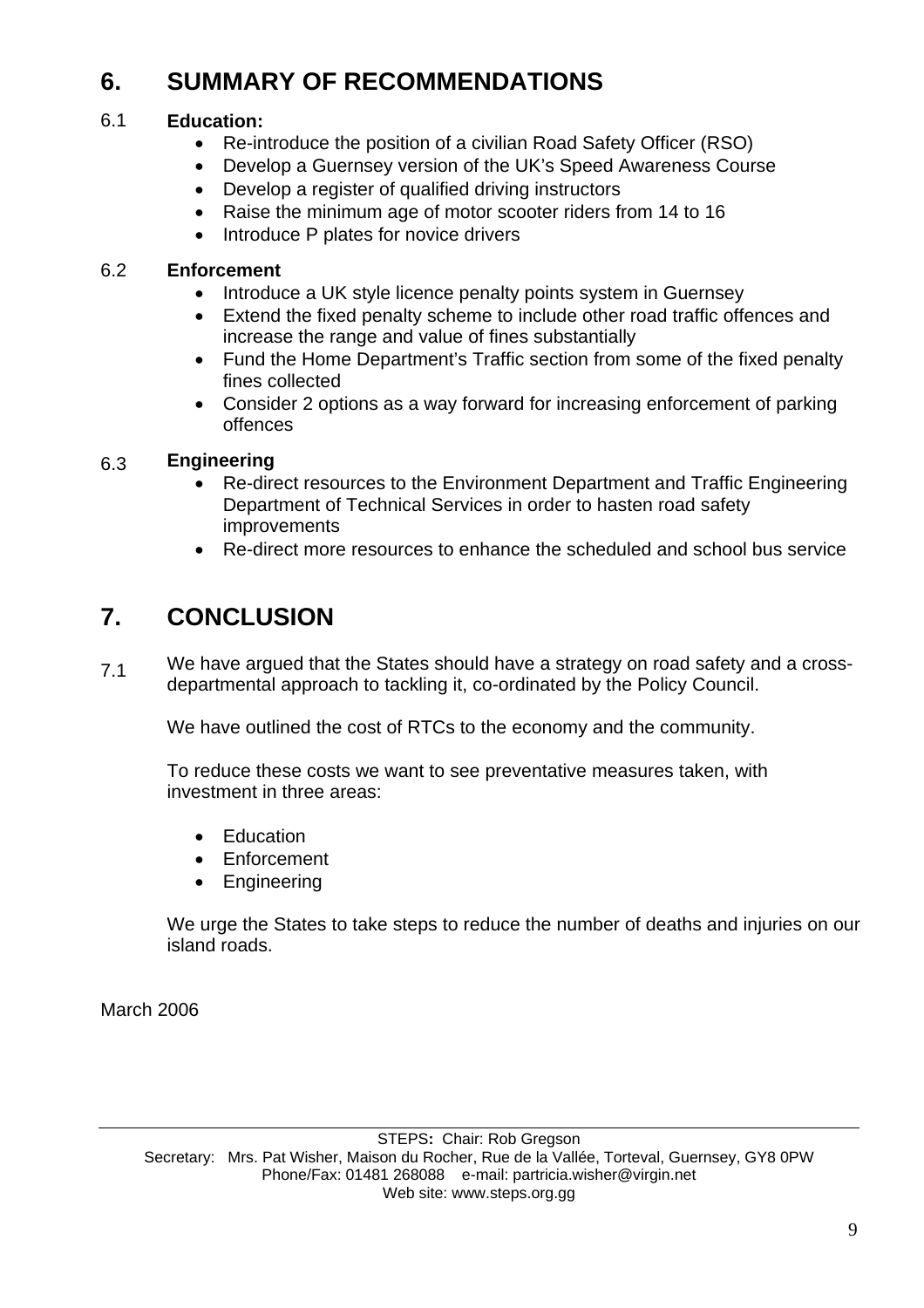**Appendix 1** 

## **Cost of road traffic casualties in Guernsey**

|     |                   | Cost of<br>each<br>incident*<br>£ | <b>Total Cost</b><br>£ |
|-----|-------------------|-----------------------------------|------------------------|
| 2   | <b>Fatalities</b> | 1,422,080.00                      | 2,844,160.00           |
| 32  | Serious injuries  | 166,340.00                        | 5,322,880.00           |
| 167 | Minor injuries    | 16,560.00                         | 2,765,520.00           |
|     |                   |                                   | 10,932,560.00          |
|     |                   |                                   |                        |

\*each figure is per person, per incident, and these are 2003 figures calculated by the UK's Department for Transport (DfT)

The figures are based on those for built up roads other than motorways with speed limits of 40mph or less

| <b>Highways Economics Note No. 1</b>                                          |  |
|-------------------------------------------------------------------------------|--|
| 2003 Valuation of the Benefits of Prevention of Road Accidents and Casualties |  |

*www.dft.gov.uk/stellent/groups/dft\_rdsafety/documents/page/dft\_rdsafety\_033570.pdf*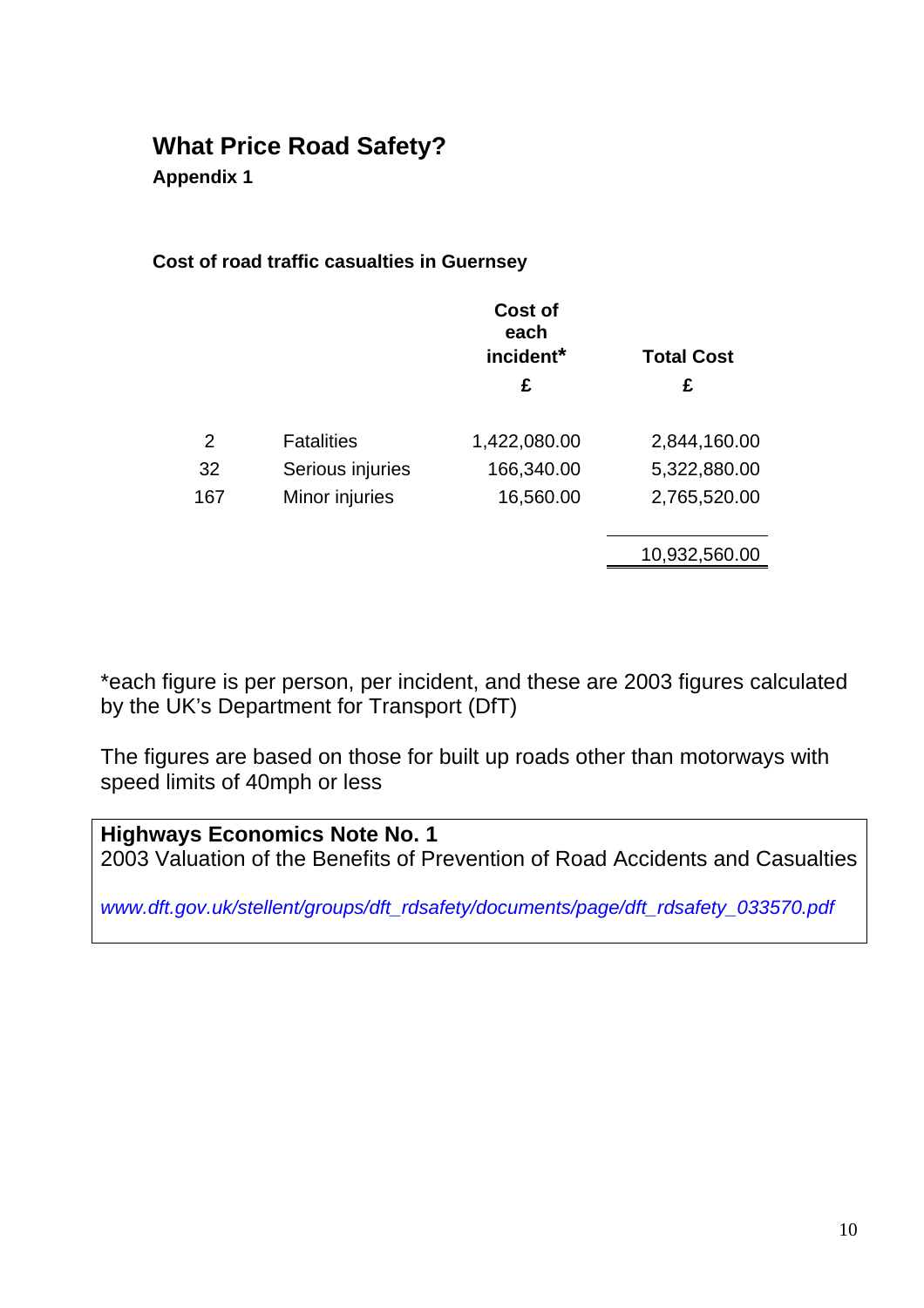## **Appendix 2**

### **Incidents of vehicles parked on/blocking pavements reported to the police over the past two years**

| Total number reported                                       | 3,030 |
|-------------------------------------------------------------|-------|
| Number of vehicles reported 10 times or over<br>(See Below) | -31   |
| Number of vehicles reported between 5 and 10 times          | 62.   |

Analysis of vehicles reported 10 times and over

| Reported 59 times |                |
|-------------------|----------------|
| Reported 39 times |                |
| Reported 32 times | 1              |
| Reported 30 times | 1              |
| Reported 27 times | 1              |
| Reported 21 times | 1              |
| Reported 20 times | 2              |
| Reported 19 times | 1              |
| Reported 18 times | $\overline{2}$ |
| Reported 17 times | 3              |
| Reported 15 times | 2              |
| Reported 13 times | $\overline{2}$ |
| Reported 12 times | 1              |
| Reported 11 times | 7              |
| Reported 10 times | 5              |
|                   | 31             |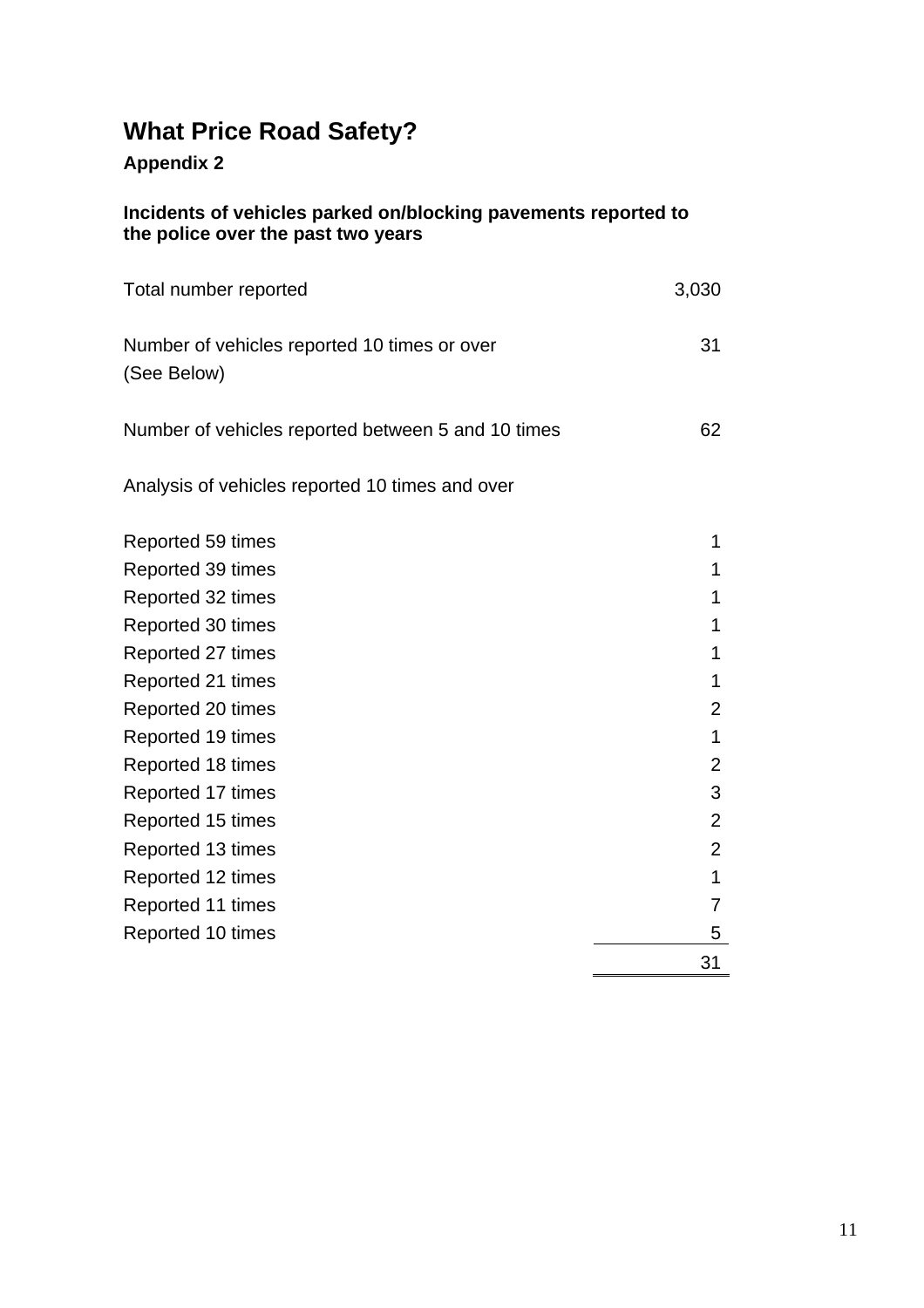| <b>What Price Road Safety?</b>                                                                                                         | £                        |
|----------------------------------------------------------------------------------------------------------------------------------------|--------------------------|
| <b>Appendix 3</b>                                                                                                                      |                          |
| 30,305 fixed penalty tickets issued in 2004 @£15<br>23,393 fixed penalty tickets issued in 2005 @£15<br>(N.B. 22.81% decrease in 2005) | 454,575.00<br>350,895.00 |
| Average<br>26,500<br>(Assuming that decrease in tickets issued is partially<br>reversed)                                               | 397,500.00               |

**If the Fixed Penalty fine (£15) had been increased by the Guernsey RPI for the last 20 years it would now be £35 and the revenue from the 23,393 tickets issued in 2005 would have been increased to £818,755.** 

## **The figures below are calculated using the average of 26,500 tickets.**

|                                      |             |                | Increase in fine   |
|--------------------------------------|-------------|----------------|--------------------|
|                                      |             | 26,500 tickets | income compared    |
|                                      |             | at £35         | with average above |
|                                      |             | £              | £                  |
|                                      |             |                |                    |
| Increase to £35 (Inflation increase) |             | 927,500.00     | 530,000.00         |
|                                      |             |                |                    |
| Allowance for deterrent<br>factor    | Less<br>25% |                |                    |
|                                      |             | 695,625.00     | 298,125.00         |
|                                      |             |                |                    |
|                                      |             |                |                    |
|                                      |             |                |                    |
|                                      |             |                | Increase in fine   |
|                                      |             | 26,500 tickets | income compared    |
|                                      |             | at £60         | with average above |
|                                      |             | £              | £                  |
|                                      |             |                |                    |
| Proposed Increase to<br>£60          |             | 1,590,000.00   | 1,192,500.00       |
|                                      |             |                |                    |
| Allowance for deterrent<br>factor    | Less<br>33% | 1,060,000.00   | 662,500.00         |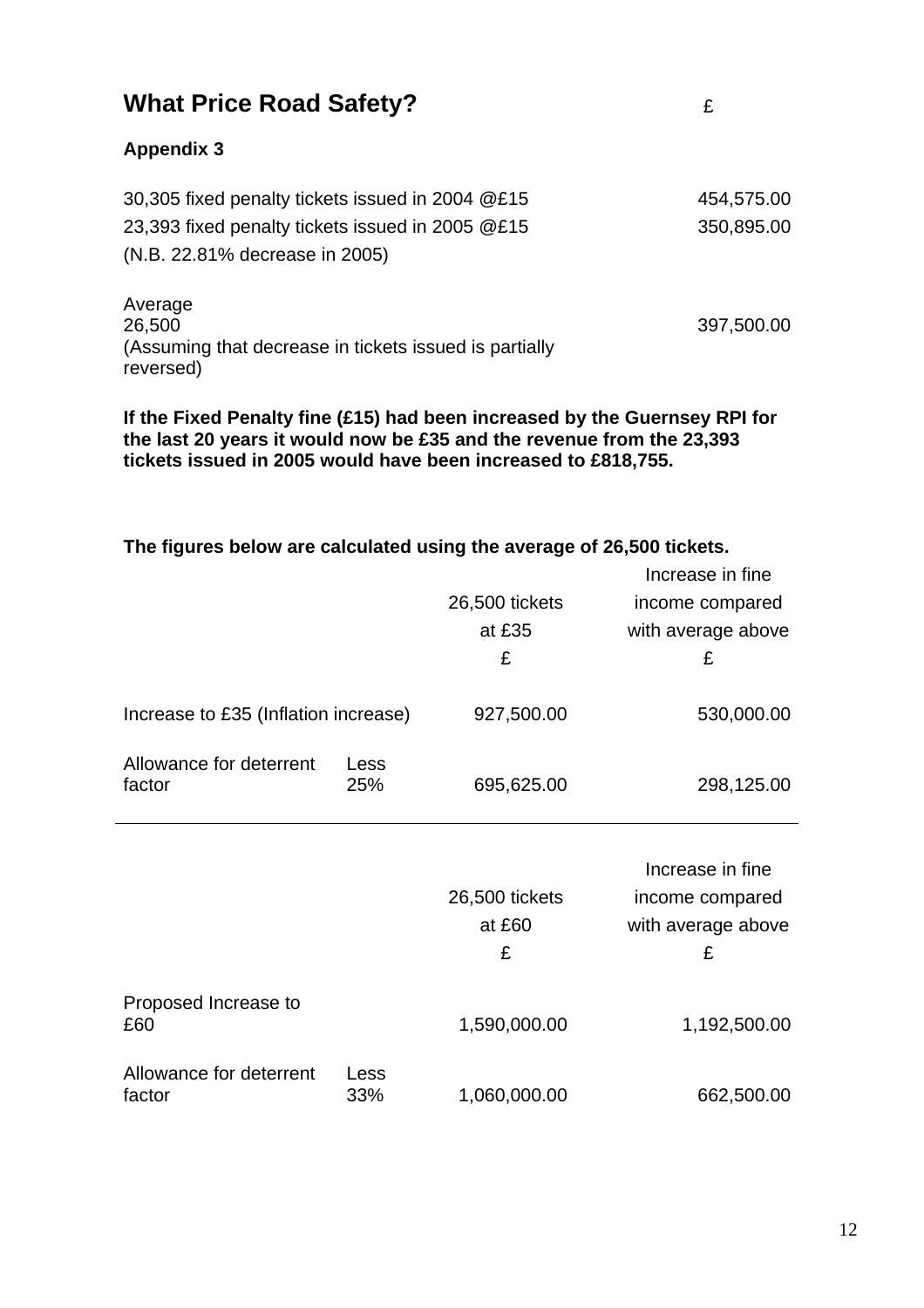**Appendix 4** 

### **Notes on the Text**

### **Road Safety Education (see section 3.1)**

- Road safety education is currently carried out in schools by two Police Schools Liaison Officers. They also advise on the cycle proficiency scheme, working with parents and teachers, and they do all the proficiency tests. The Police highlights drink driving in the run up to Christmas and often in the summer as well.
- The Child Action Prevention Group within the Health Promotion Unit works with the Police on various initiatives (e.g. the new child seat belt law).
- Instructors for Compulsory Bike Training (CBT) are licensed by the Environment Department to carry out the training.
- Island Coachways also undertakes some road safety training (particularly with regard to safety around school buses).
- The Fire Brigade is increasingly being involved in road safety education
- Even STEPS did some road safety training in 2005 for Les Beaucamps students.

### **P plates (see section 3.20)**

In Australia, all novice drivers must display "p-plates" for their first years on the road. This system is linked to a penalty points system.

Most provinces in Canada have a similar system for novice drivers (up to 2 years) which is not linked to penalty points. Amongst other additional restrictions upon novice drivers in Australia and Canada:

- They are subject to a lower speed limit
- They cannot supervise a learner driver until they have 4 years driving experience
- They (and their co-driver) must maintain a zero blood alcohol level whilst driving
- They are prohibited from/restricted when driving between midnight and 5.00 a.m.

Additionally, we suggest that the island's road safety would benefit if there was a restriction for novice drivers (for the first 3-4 years) to small, lower powered vehicles.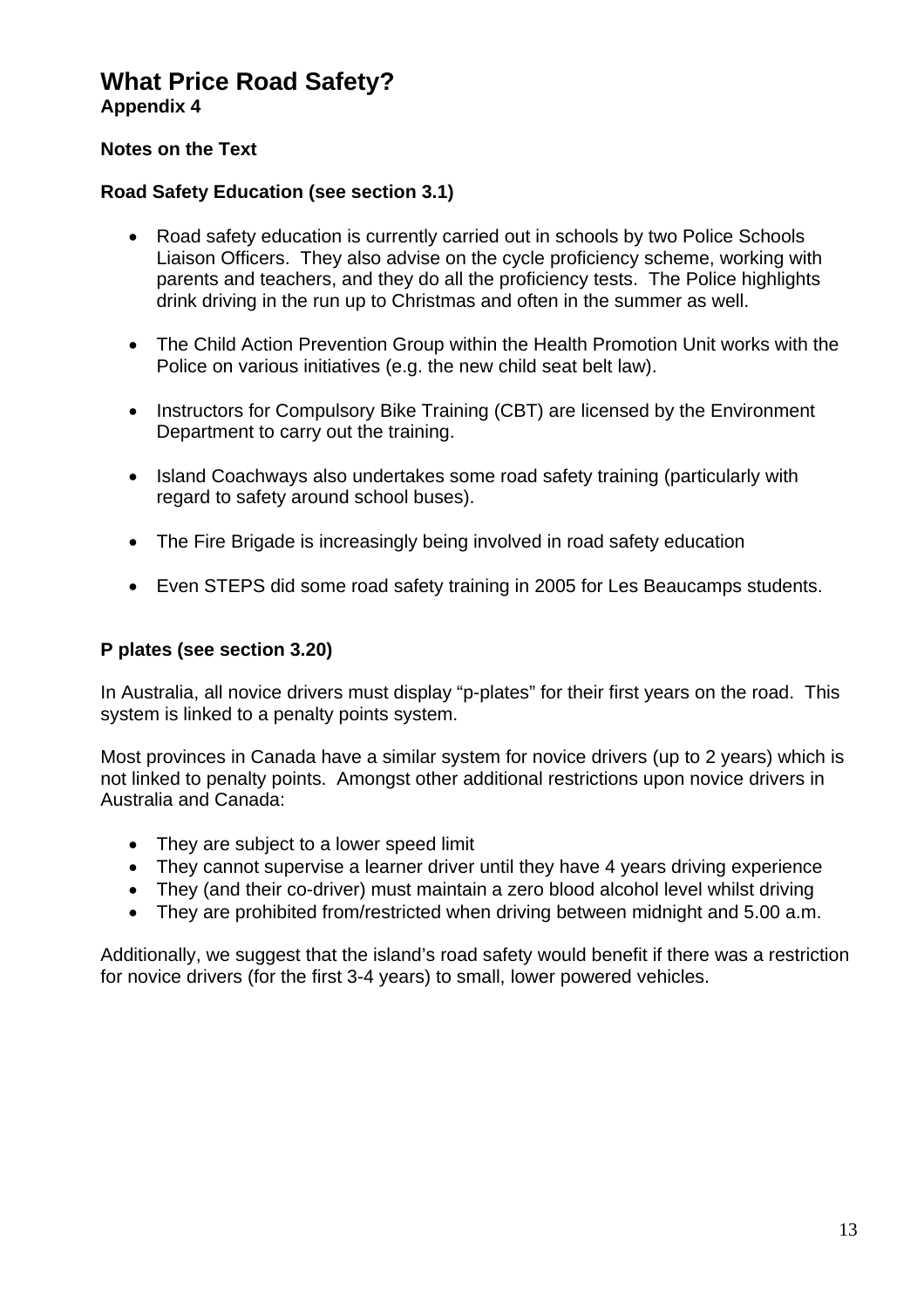## **Appendix 5**

**Analysis of raw data from the Guernsey Police of 145 incidents between September and December 2005 (Analysis by STEPS)** 

| Type of road user             | %age of RTCs |
|-------------------------------|--------------|
| Cars                          | 72%          |
| Goods vehicles under 3 tonnes | 7%           |
| Pedestrians                   | 5%           |
| Motorcycles under 50cc        | 5%           |
| Goods vehicles over 3 tonnes  | 3%           |
| Motorcycles over 150cc        | 2%           |
| Cyclists                      | 2%           |
| Cars (automatic)              | 2%           |
| <b>Bus</b>                    | 1%           |
| Vehicle towing                | 1%           |
| Motorcycle under 150cc        | 1%           |
| Taxis                         | 0.7%         |
| Articulated                   | 0.7%         |

| <b>Location</b>        | %age of RTCs |
|------------------------|--------------|
| 25mph speed limit area | 33%          |
| In a lane              | 16%          |
| One way traffic        | 14%          |
| T Junction             | 9%           |
| X Junction             | 9%           |
| Give Way               | 6%           |
| <b>Traffic lights</b>  | 5%           |
| Zebra crossing         | 2%           |
| Roundabout             | 0.7%         |
| Filter                 | 0.7%         |

| <b>Weather Conditions</b> | %age of RTCs | <b>Pedestrians</b>       | %age of RTCs |
|---------------------------|--------------|--------------------------|--------------|
| Dark                      | 26%          | Pedestrian crossing road | 6%           |
| Rain                      | 10%          | Pedestrian on road       | 3%           |
| Strong glare              | 2%           | Pedestrian on pavement   | 1%           |
| High winds                | 2%           |                          |              |
| Snow/ice                  | 1%           |                          |              |

| <b>Type of Collision</b> | %age of RTCs |
|--------------------------|--------------|
| Side impact              | 50%          |
| Head on                  | 33%          |
| Nose to tail             | 15%          |
| Parked                   | 13%          |
| <b>Skid</b>              | 12%          |
| Reversed                 | 9%           |
| Turned right             | 6%           |
| <b>Turned left</b>       | 6%           |
| Overtook                 | 1%           |
| Vehicle defect           | $1\%$        |